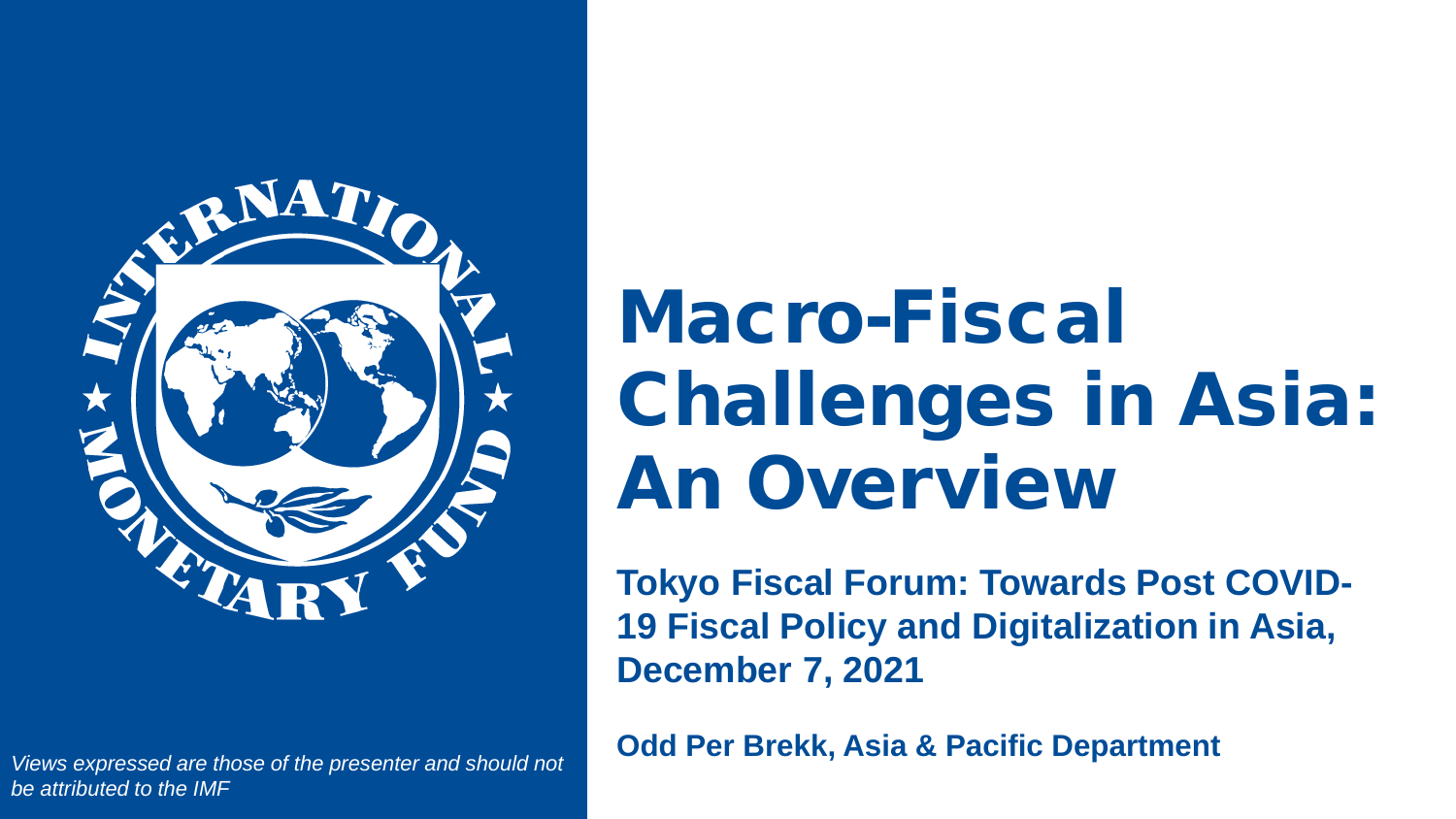### Delta hit Asia amidst slow vaccination, and despite recent progress divergences in vaccination remain …



Sources: Johns Hopkins University, and IMF staff calculations. Note: Data as of Nov 18th, 2021. ASEAN aggregate is calculated using weighted average by population.

Sources: Our World in Data.

Note: Data as of Nov 18th, 2021. For vaccines that require multiple doses, each individual dose is counted. As the same person may receive more than one dose, the number of doses per 100 people can be higher than 100. ASEAN aggregate in RHS is calculated using weighted average by population.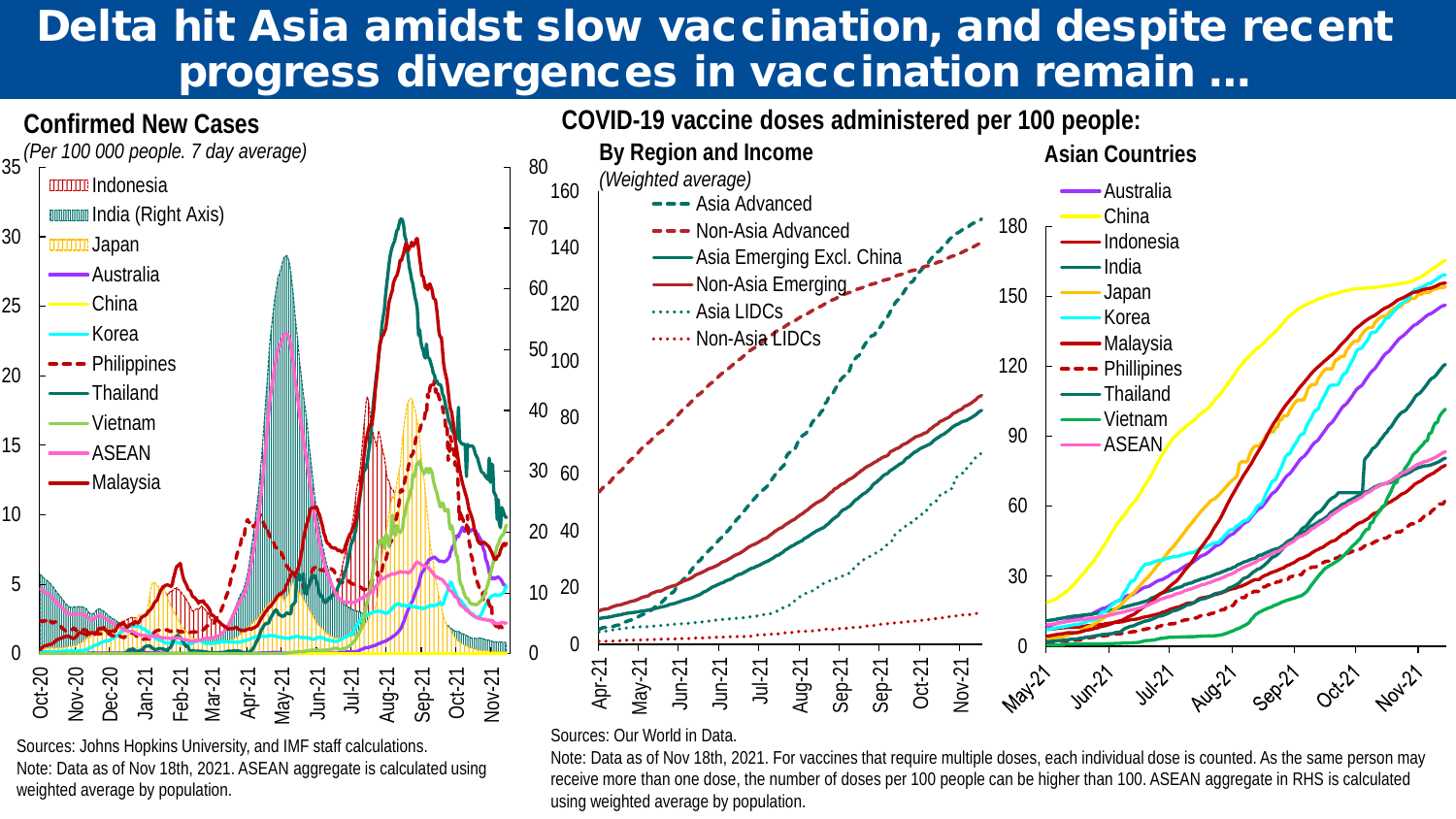#### ... contributing to a multispeed regional recovery



Source: Google COVID-19 Community Mobility Report and<br>IMF staff calculations. IMF staff calculations.

Note: The figure displays the 7 day moving-average of the overall mobility index. Overall mobility index is computed as the average of the percentage changes from pre-pandemic baseline day in retail, grocery and pharmacy, parks, transit, workplaces and inverse of residential.

Source: Haver Analytics and IMF staff calculations. Note: Asia excluding China includes Australia, India, Indonesia, Malaysia, Myanmar, Philippines, Thailand, Vietnam, Japan, Korea and New Zealand for manufacturing and Australia, India and Japan for services.

Source: World Economic Outlook and IMF staff calculations. Note: \*India RHS axis. Defined as surprise in 2021Q1/2021Q2 as the difference between the observed value and the projection in April 2021 WEO forecasts. RHS = right hand side.

-60 -52 -44 -36 -28 -20 -12 -4 4 12 20 28 36 44 52 60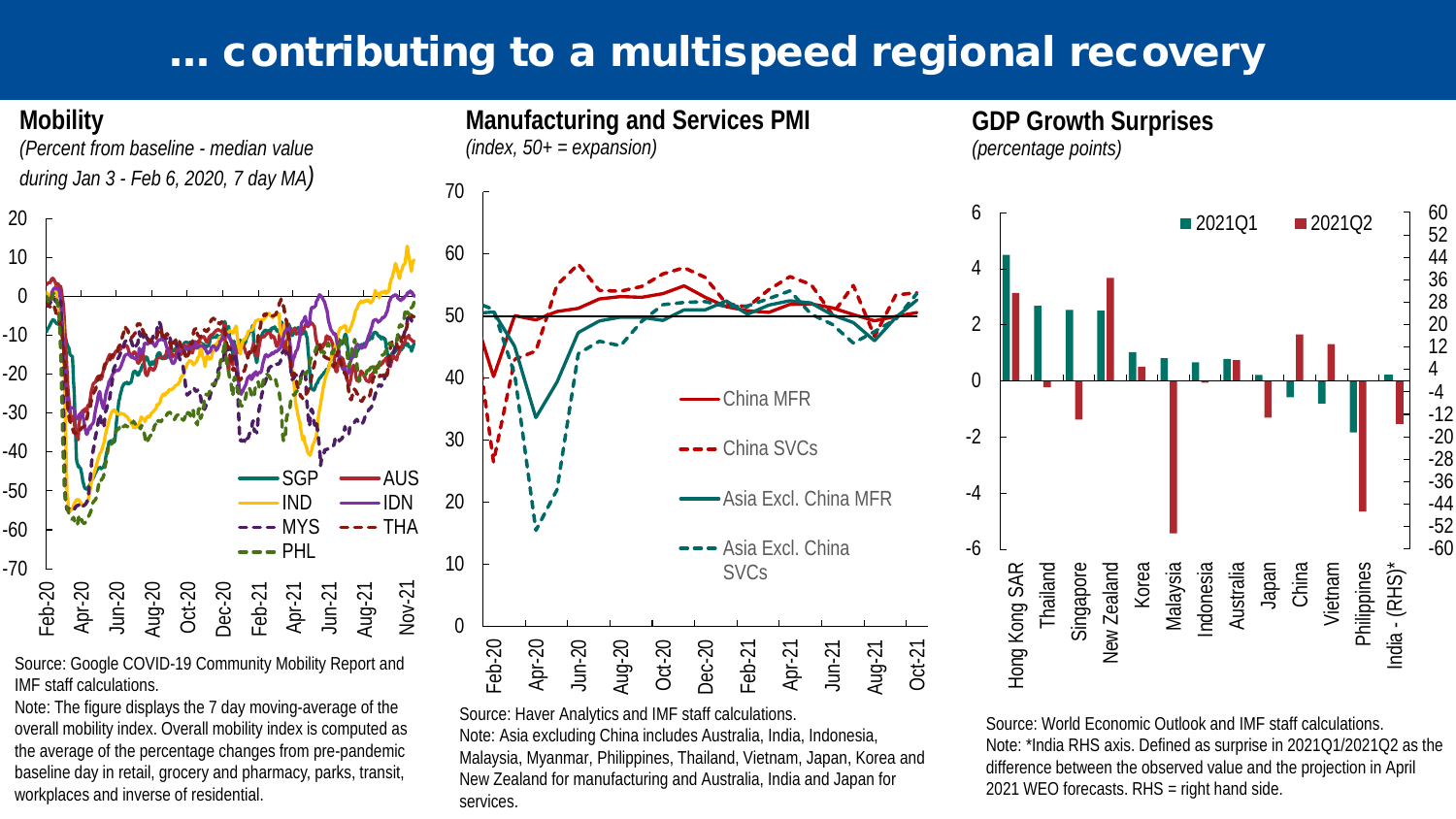### Growth outlook: Selected Asia

|                                 |        |        |           |                    |        |        | $\bullet^{\text{th}}_n$<br>$\mathscr{W}$ | 0      |              |                                        |
|---------------------------------|--------|--------|-----------|--------------------|--------|--------|------------------------------------------|--------|--------------|----------------------------------------|
|                                 | World  | Asia   | Australia | <b>New Zealand</b> | China  | Japan  | Korea                                    | India  | <b>ASEAN</b> | <b>PICs and Small</b><br><b>States</b> |
| 2020                            | $-3.1$ | $-1.3$ | $-2.4$    | $-2.1$             | 2.3    | $-4.6$ | $-0.9$                                   | $-7.3$ | $-3.3$       | $-8.5$                                 |
| 2021                            | 5.9    | 6.5    | 3.5       | 5.1                | 8.0    | 2.4    | 4.3                                      | 9.5    | 2.6          | 2.0                                    |
| <b>Revisions from April WEO</b> | $-0.1$ | $-1.1$ | $-1.0$    | 1.1                | $-0.4$ | $-0.9$ | 0.7                                      | $-3.0$ | $-1.9$       | $-2.5$                                 |
| 2022                            | 4.9    | 5.7    | 4.1       | 3.3                | 5.6    | 3.2    | 3.3                                      | 8.5    | 5.5          | 5.5                                    |
| <b>Revisions from April WEO</b> | 0.5    | 0.3    | 1.3       | 0.1                | 0.0    | 0.7    | 0.5                                      | 1.6    | $-0.3$       | $-0.8$                                 |

Source: IMF World Economic Outlook.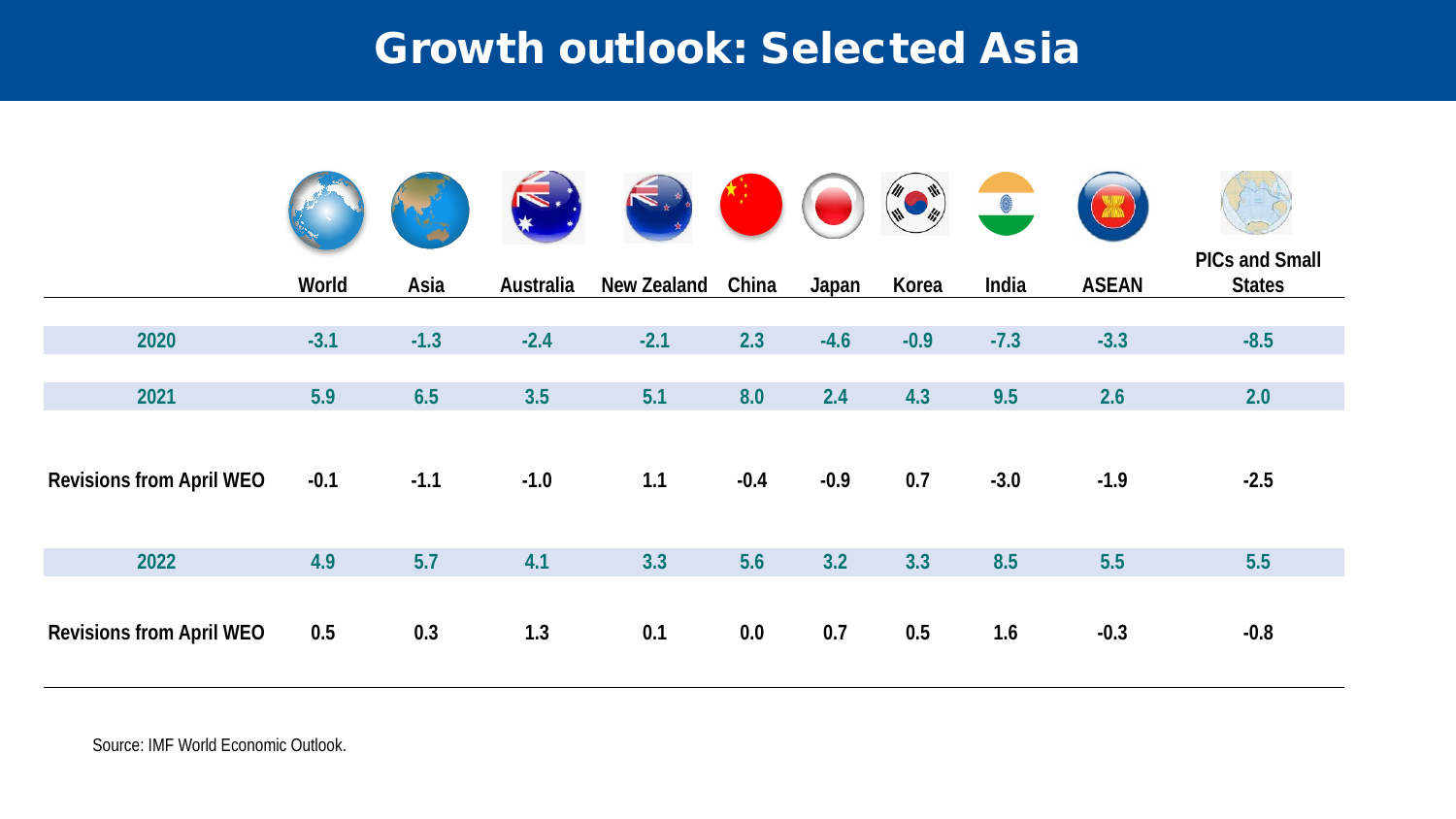### The largest growth downgrades amid low vaccination; medium-term scarring notable in Asian EMDEs



**Medium Term GDP Loss: Difference in Cumulative Growth Rates (2020-25)**

*(Current projection relative to pre-COVID-19 forecast, in percentage points. Weighted average)*



Source: World Economic Outlook and IMF staff calculations.

Note: Current projections are based on October 2021 WEO and April 2021 WEO database. Pre-COVID-19 forecast is based on January 2020 WEO database.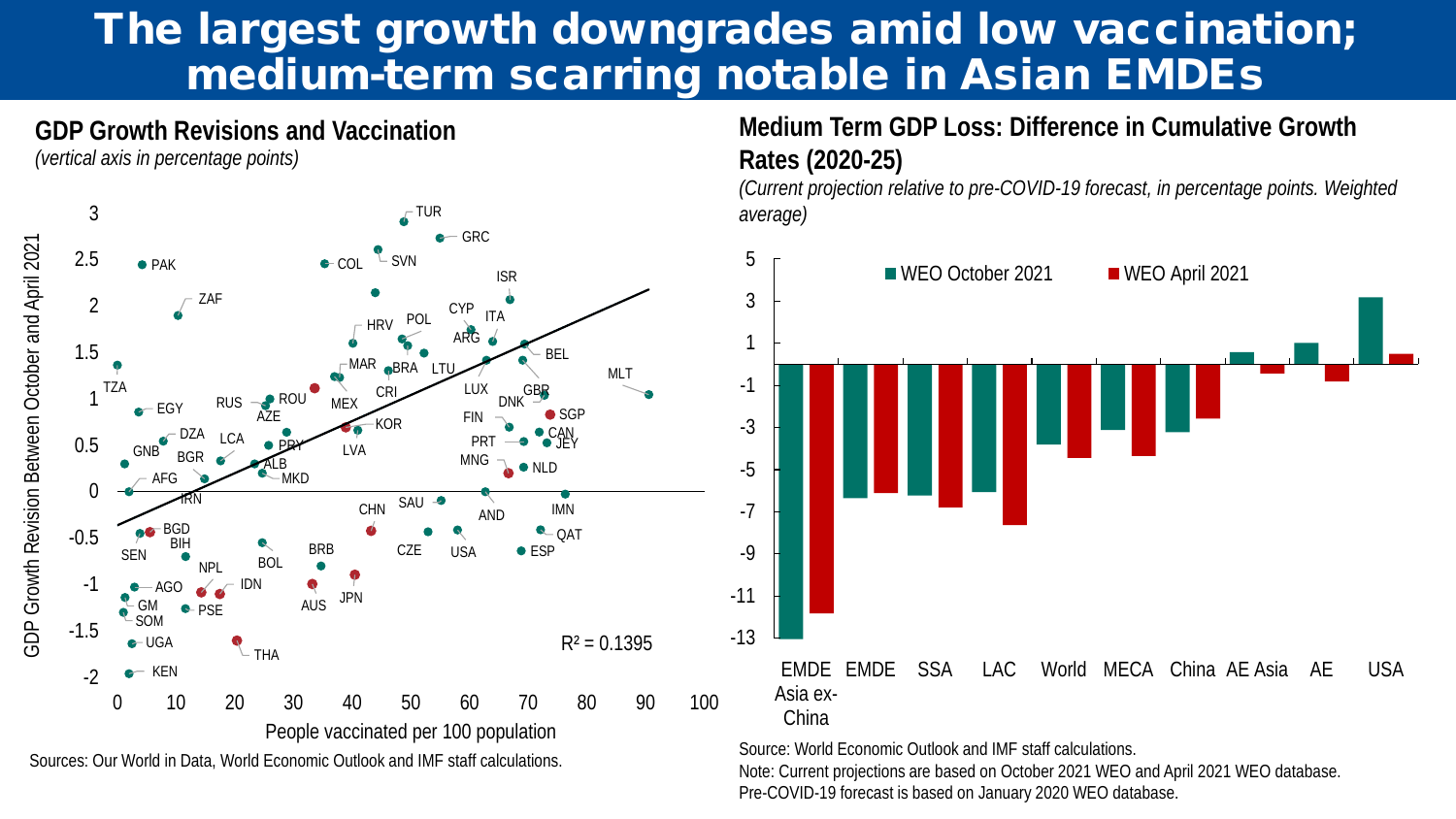### Risks and economic policy challenges

#### **Risks are tilted to the downside …**

- Uncertain pandemic dynamics, vaccine efficacy against virus variants.
- ◆ Spillovers from a faster-than-anticipated normalization of AE monetary policy.
- ◆ Financial vulnerabilities, including corporate sector leverage and in the real estate sector.
- \*\* Concerns about inflation persistence and export resilience due to higher commodity prices and supply chain disruptions.
- **❖** Geopolitical risks.

#### **… pointing to important economic policy challenges**

- Ending the pandemic by speeding up vaccine rollout and global cooperation.
- ◆ Navigating the monetary and fiscal policy exit amidst high macroeconomic uncertainty.
- $\cdot\cdot\cdot$  Mitigating scarring, including through structural reforms, trade liberalization, and digitalization.
- ◆ Tackling adverse debt dynamics and facilitating balance sheet repair.
- ◆ Addressing inequality and loss of human capital.
- **◆ Mitigating and adapting to climate change.**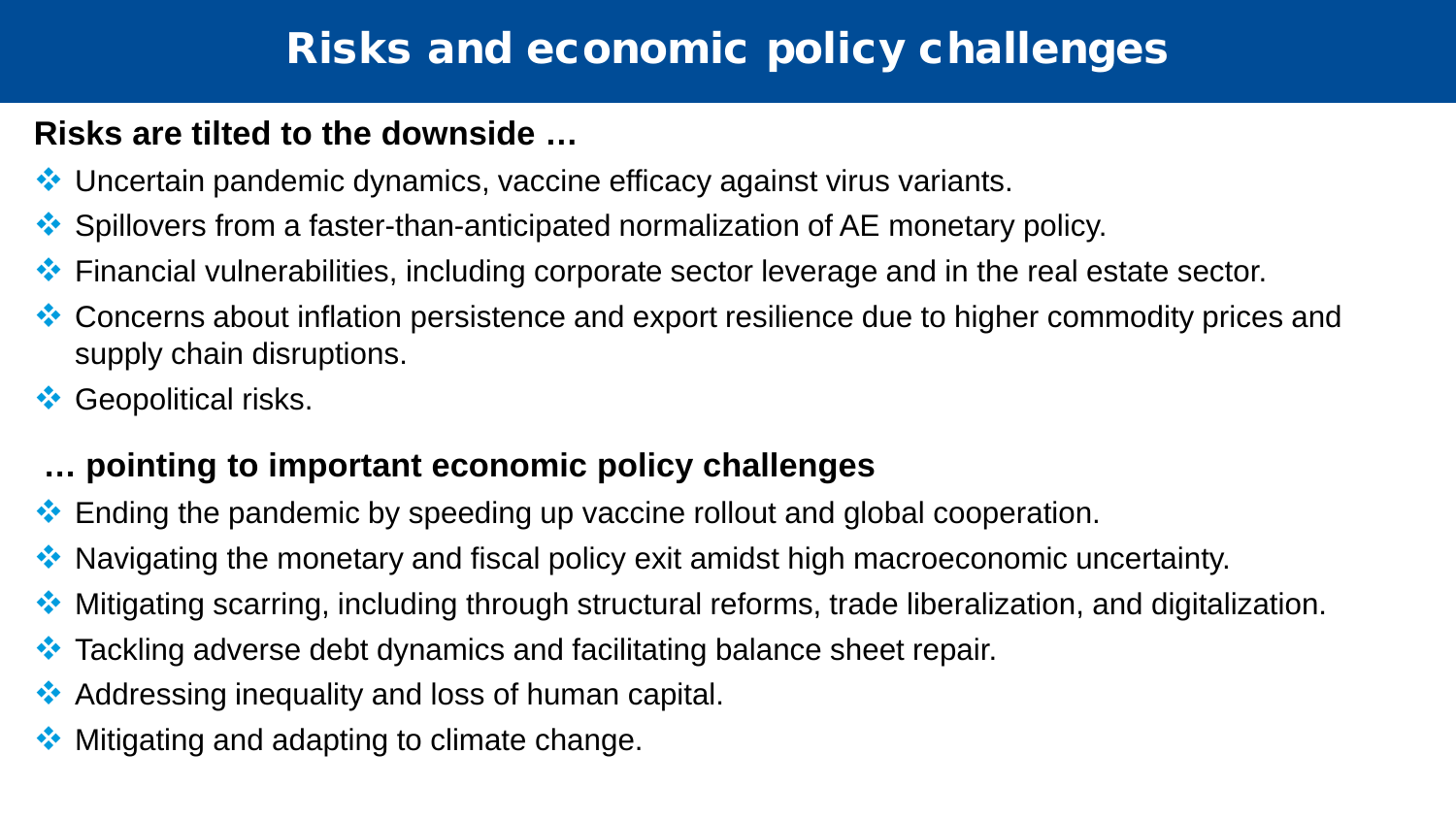#### Continue fiscal support and protect priority spending, while maintaining a focus on the medium term

#### **Fiscal Stance, 2020-22**

*(Change in structural primary fiscal balance, percent of potential GDP; Cyclically adjusted balance, percent of potential GDP (black line))*



Sources: World Economic Outlook and IMF staff calculations.

Advanced Economies <sup>0</sup> <sup>2</sup> <sup>4</sup> <sup>6</sup> <sup>8</sup> <sup>10</sup> Fiscal Rule MTEF Fiscal Rule & MTEF None **Medium-term fiscal frameworks in Asia and the Pacific** *(Number of countries)*  $\blacksquare$  PICs  $\blacksquare$  EMDEs  $\blacksquare$  AEs

Source: IMF staff calculations.

Notes: MTEF corresponds to Medium Term Expenditure. Framework. AEs includes a total of 7 countries, EMDEs includes 16 countries and PICs includes 10 countries.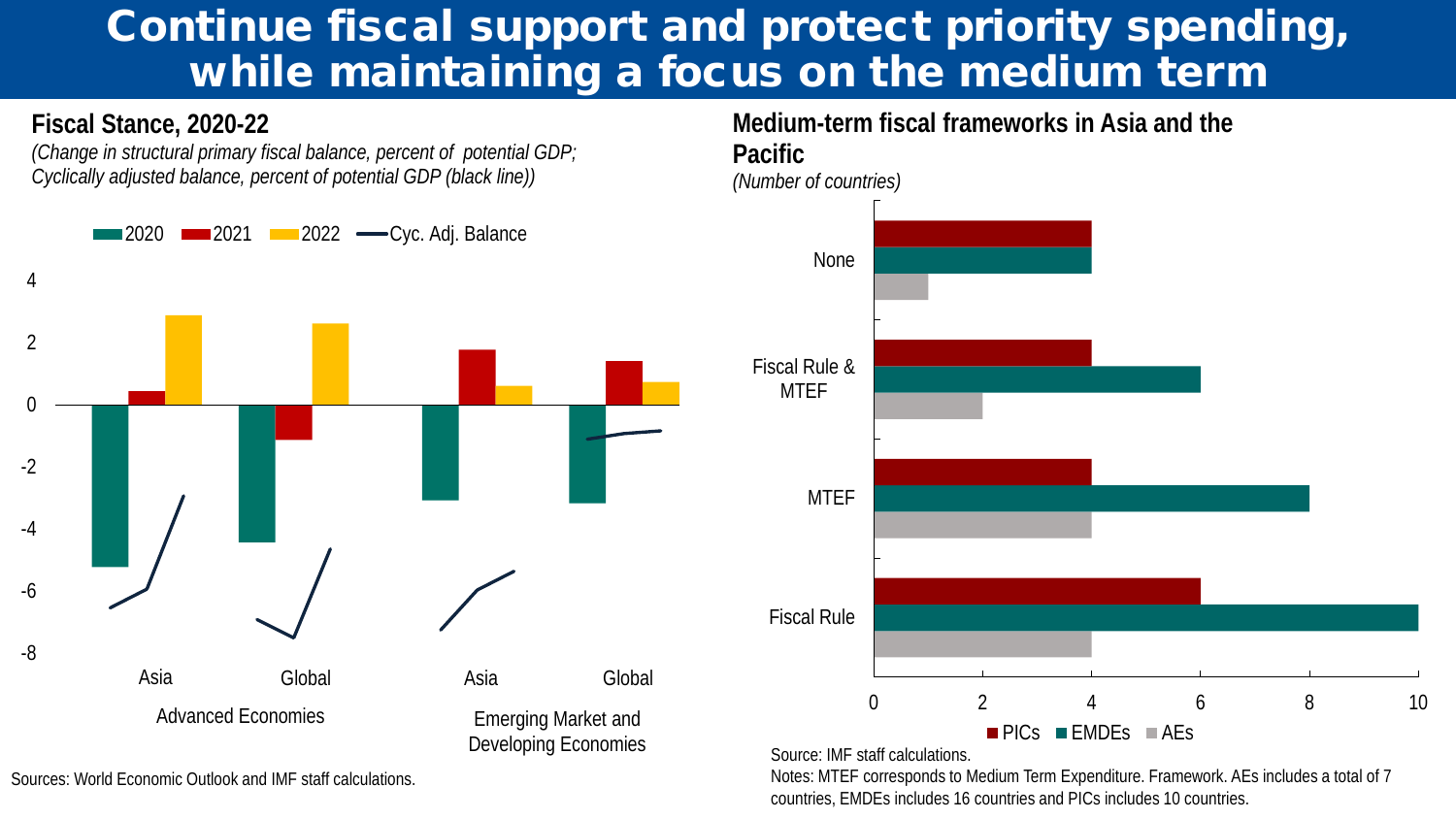#### Large spending needs to meet SDGs and significant scope to enhance revenue mobilization



Source: IMF staff calculations based on the methodology outlined in Gaspar et al. (2019) "Fiscal Policy Development: Human, Social, and Physical Investment for the SDGs", IMF Staff Discussion Note.

Notes: Estimates reflect additional total spending required in 2030 to make substantial progress (achieve high performance) toward the SDGs in five areas (education, health, roads, electricity, water and sanitation). Simple average across regions. Emerging Market Economies (EM-62); Emerging Asia (EM-Asia, 8); Low Income Developing Economies (LIC-49); and Low-Income Developing Economies Asia (LIC-Asia- 8).



Sources: IMF staff calculations based on Fenochietto and Pessino (2013). Notes: Simple average across regions. Emerging Market Economies (EM-83); Emerging Market Economies Asia (EM-Asia- 11); Low Income Developing Economies (LIC-29); Low Income Developing Economies Asia (LIC-Asia-8); and Advanced Economies(AE-33); and Advanced Market Economies Asia (AE-Asia- 5).Gap defined as the difference between tax capacity and tax revenue. Tax revenue defined as 1) tax and social contributions as a percent of non-resource GDP for natural resource dependent countries (56) and on percent of GDP for the rest of the sample. Estimates for 2017 and 2016.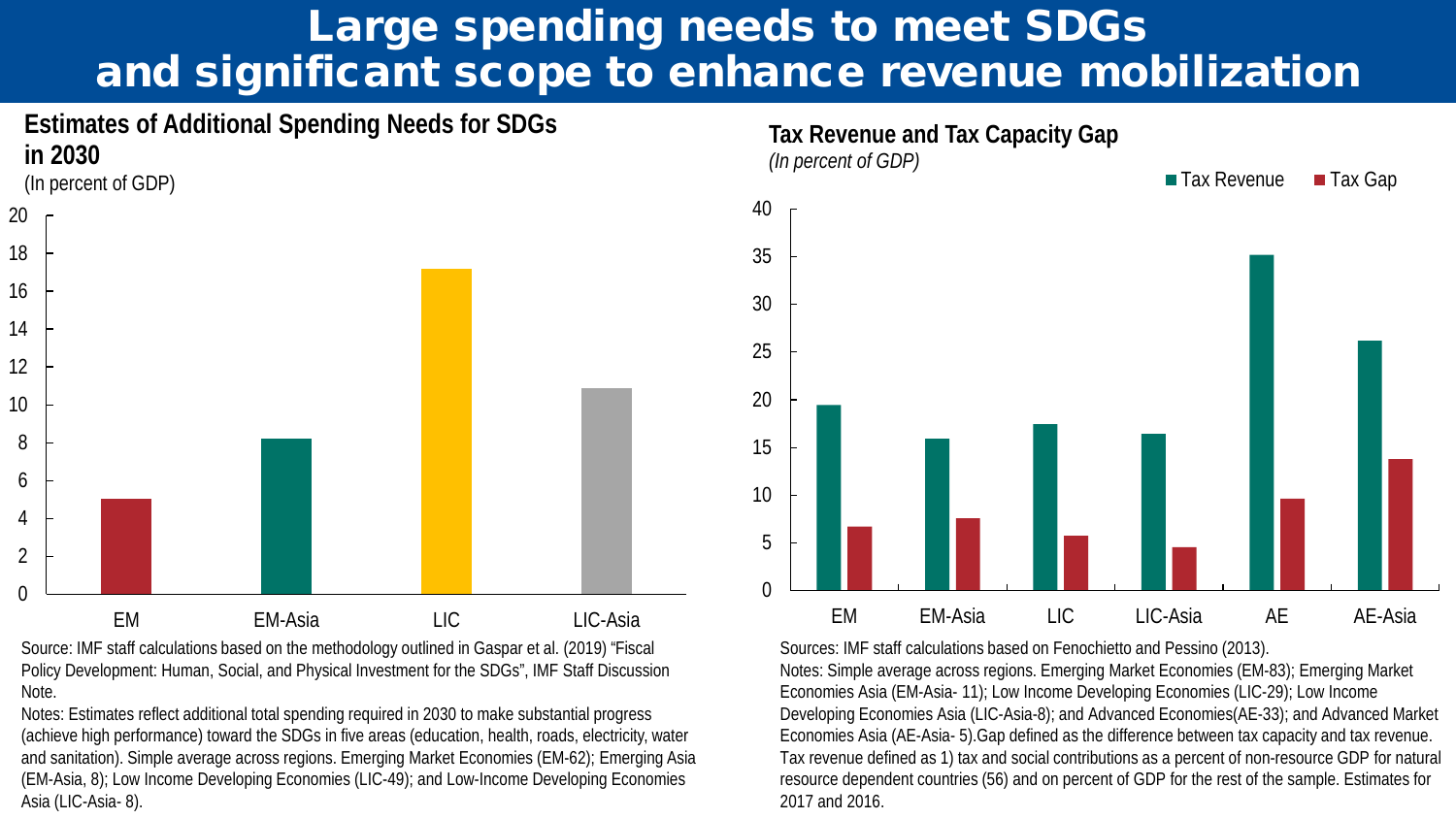### Asia has an important role to play in curbing emissions



Source: IMF staff calculations based on 2015-18 data from the EU commission, the United Nations Source: Our World in Data.<br>University Institute for Environment and Human Security, the University of Notre Dame, and the WEO.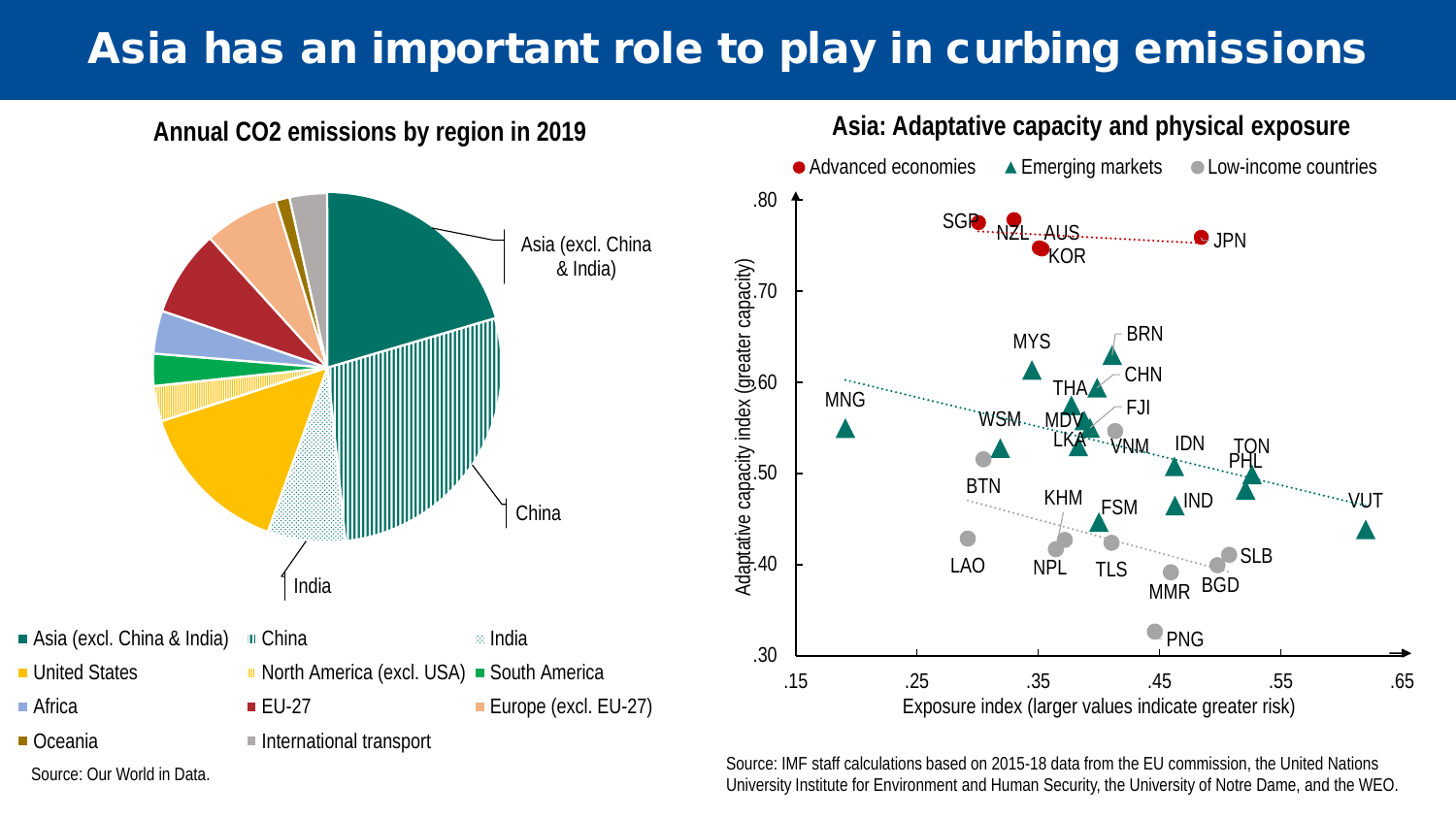### Digitalization offers opportunities but also entails risks

- ◆ Digitalization extends well beyond the large ICT sector, with high levels of e-commerce and automated digital services. **E-Commerce Sales and Revenue - 2020**
	- Rapid growth of Asia's homegrown tech giants plus US MNEs.
- The pandemic has accentuated the effects of digitization.
- P*o*tential to become an engine of growth.

#### *Harness Opportunities*

- **Boost productivity growth across sectors.**
- Improve government operations and public service delivery.
- Boost revenue mobilization:
	- o *Enhance CIT and VAT collection on digital services.*
	- Lower cost, enhance compliance and transparency.

#### *Manage Risks*

- **❖ Structural unemployment.**
- **<sup>◆</sup>** Privacy issues.

*(Annual percentage change - LHS; in percent of GDP - RHS)*



Source: Statista Digital Market Outlook; Dabla-Norris et al. and IMF staff calculations. Notes: Pattern dashed lines depict Asian countries.